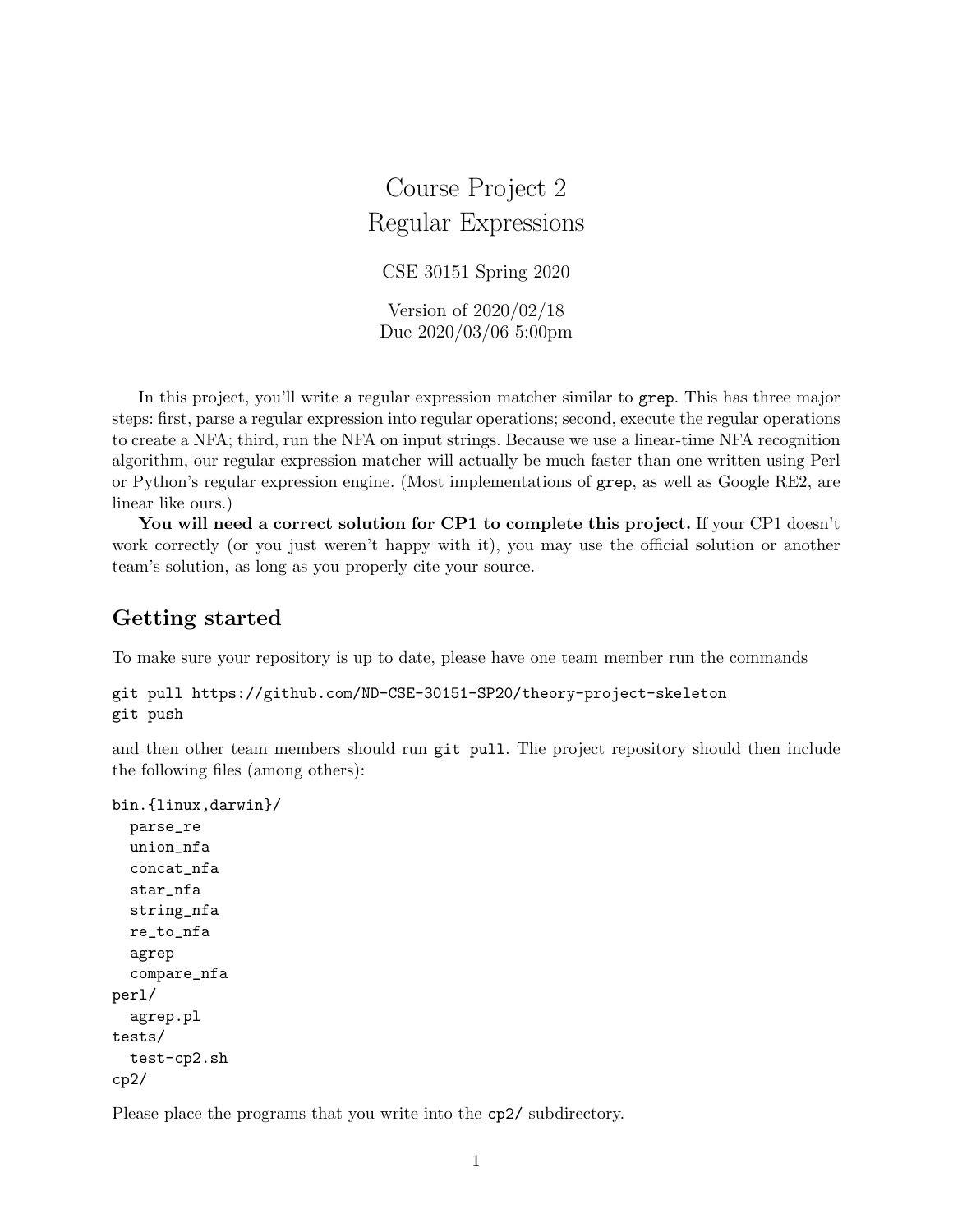### 1 Parser

Note: This part and part 2.1 can be done in parallel.

In this first part, we'll write a parser for regular expressions. We'll write the simplest kind of parser, a recursive-descent parser.

#### Recursive-descent parsing

To illustrate how to do this, let's look at the simple grammar from Sipser, Example 2.4. The start symbol is Expr.

```
Expr \rightarrow Term {+ Term}
 Term \rightarrow Factor \{ * Factor}
Factor \rightarrow (Expr)Factor \rightarrow 1
```
We write terminal symbols like this and nonterminal symbols like this. The curly braces mean "zero or more copies of," exactly like Kleene star. The reason we design the grammar this way (as opposed to Sipser's Example 2.4) is that it's more amenable to recursive-descent parsing. The reason we use curly braces (borrowed from Extended Backus-Naur Form) instead of a star is simply to avoid confusion with the Kleene star in regular expressions.

Algorithm 1 shows pseudocode for a recursive-descent parser for this grammar. The function parse takes a string containing an arithmetic expression and returns a tree for the expression. It has a helper function for each nonterminal symbol. The helper function for nonterminal  $X$  takes two arguments, w and i  $(0 \le i \le |w|)$ , and tries to find a j such that  $X \Rightarrow^* w_{i+1} \cdots w_j$ . (Note that we're using 1-based indexing for the symbols of  $w$ , but  $i$  is the number of symbols parsed and so starts at 0.) If there is one, it builds a tree node and returns the node and j. If there isn't such a  $j$ , it generates an error.

#### Back to regular expressions

Below is a grammar for regular expressions. The start nonterminal is  $\text{Expr}$ . Let  $\Sigma$  be the set of all (ASCII or Unicode) characters.

```
Expr \rightarrow Term {| Term}
  Term \rightarrow \{Factor\}Factor → Primary *
 Factor → Primary
Primary \rightarrow a a \in \Sigma \setminus \{ (, ), *, |, \rangle \}Primary \rightarrow (Expr )
```
Implementing the parser for this grammar should be analogous to the one shown for the grammar of arithmetic expressions, except that in the rule for Term, there's no operator between the Factors. How do we know when to try to parse another Factor and when to stop? Note that every Term must be followed by the end of the string, |, or ). And a Factor can't start with any of these. So we can look ahead one character, and if it's the end of the string,  $, \alpha$ , or ), then stop; otherwise, try to parse another Factor.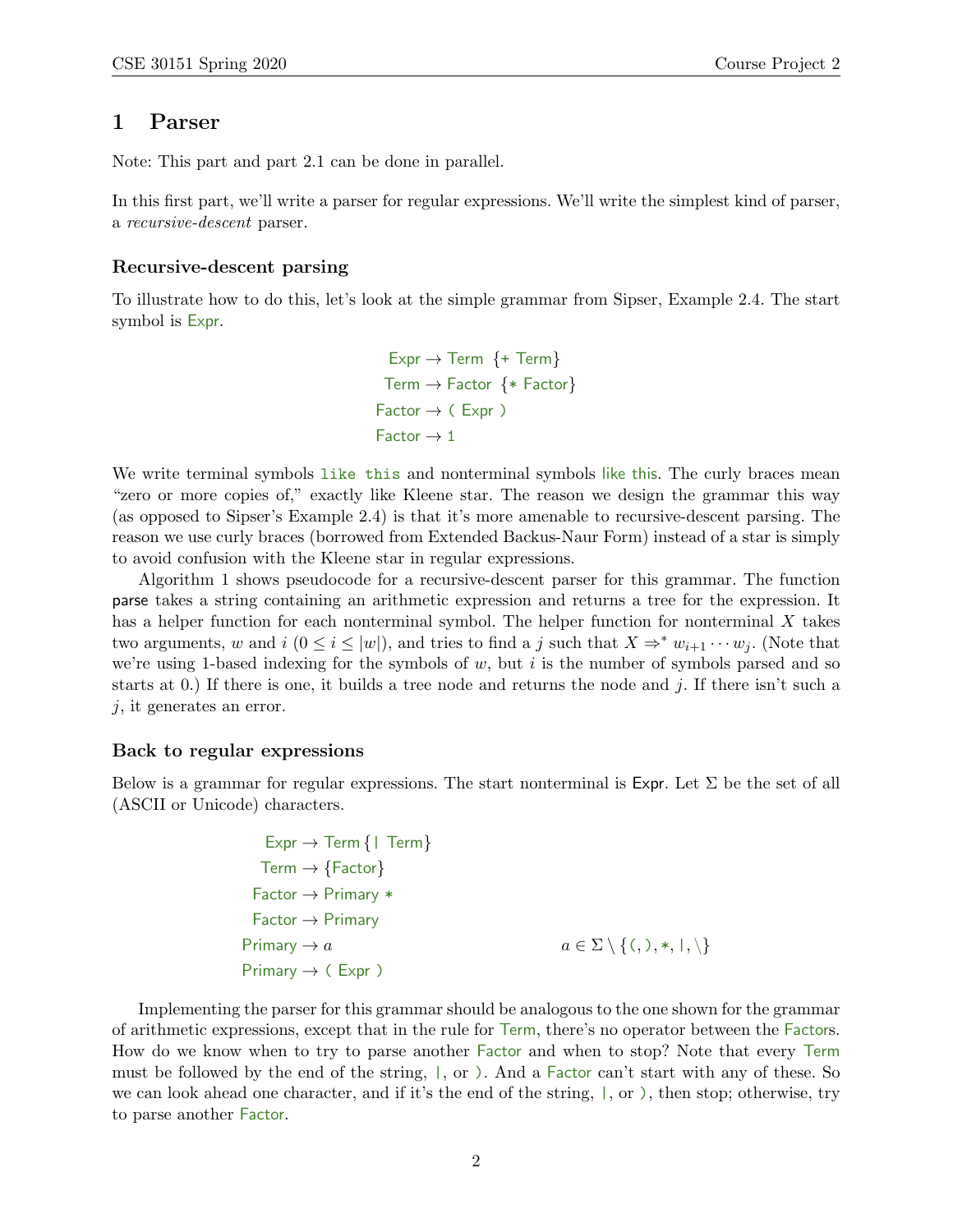Algorithm 1 Recursive-descent parser for grammar in Example 2.4.

```
1: function parse(w)2: x, i \leftarrow \text{parseExpr}(w, 0)3: if i = |w| then
 4: return x
 5: else
 6: error
 7: function parseExpr(w, i)8: x, i \leftarrow \text{parseTerm}(w, i)9: args \leftarrow [x]10: while w_{i+1} = + do
11: x, i \leftarrow \text{parseTerm}(w, i + 1)12: append x to args13: return node("add", args), i14: function parseTerm(w, i)15: x, i \leftarrow \text{parseFactor}(w, i)16: args \leftarrow [x]17: while w_{i+1} = * do<br>18: x, i \leftarrow parseFacto
          x, i \leftarrow parseFactor(w, i + 1)19: append x to args20: return node("mul", args), i21: function parseFactor(w, i)22: if w_{i+1} = 1 then
23: return node("const", 1), i + 124: else if w_{i+1} = ( then
25: x, i = \text{parseExpr}(w, i + 1)26: if w_{i+1} \neq then
27: error
28: return x, i+129: else
30: error
```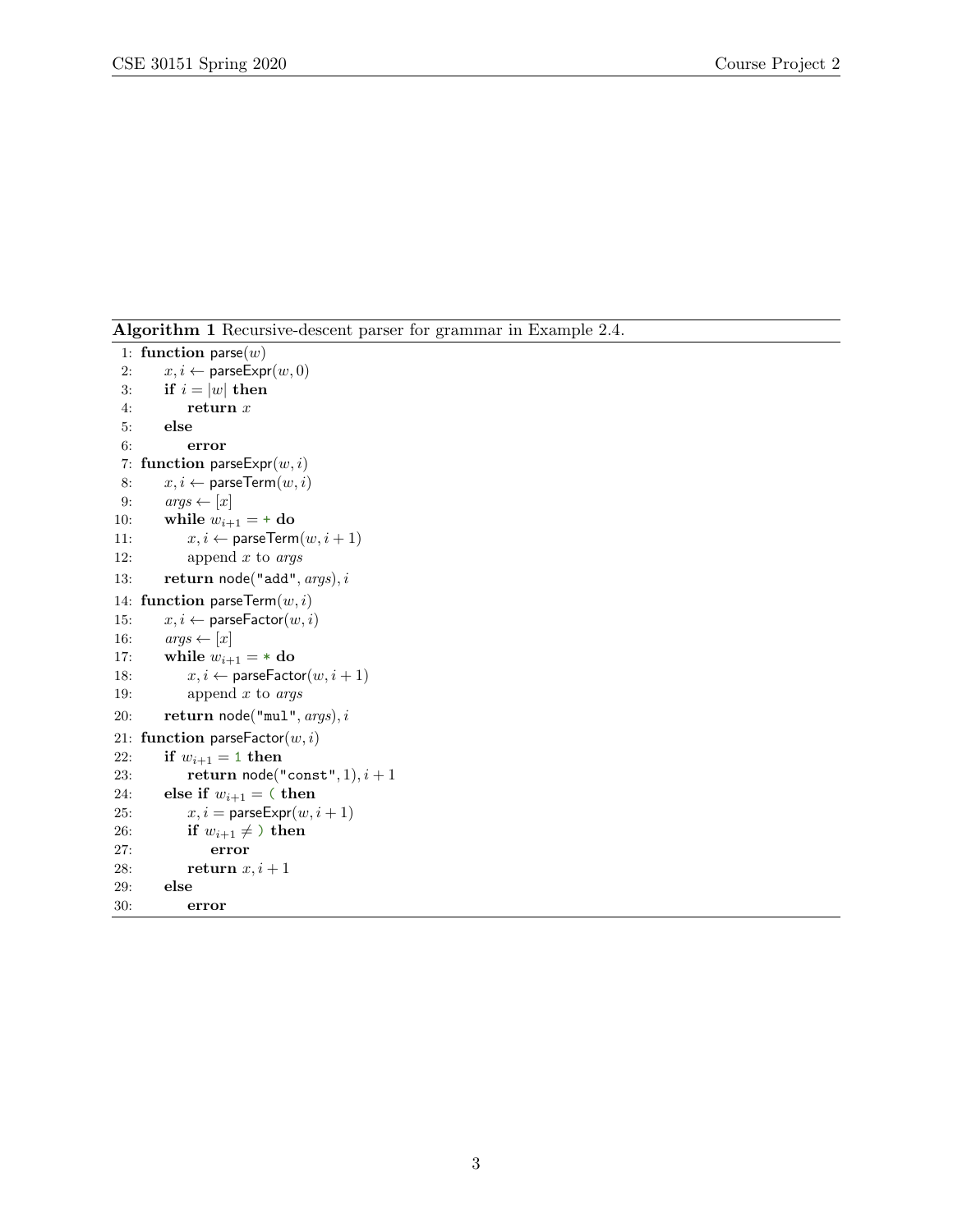Write a program to test your parser:

#### parse\_re regexp

- regexp: a regular expression
- Output: string representation of the syntax tree for regexp

The output format should look like a Scheme expression. For example,

```
$ parse_re 'a'
(symbol "a")
$ parse_re ''
(epsilon)
$ parse_re '(a)'
(group (symbol "a"))
$ parse_re 'a*'
(star (symbol "a"))
$ parse_re 'abc'
(concat (symbol "a") (symbol "b") (symbol "c"))
$ parse_re 'a|b|c'
(union (symbol "a") (symbol "b") (symbol "c"))
```
Note that, to facilitate testing:

- A union or a concat always has two or more arguments. Simplify (union  $\alpha$ ) and (concat α) into just α, unlike Algorithm 1.
- There should never be a union of unions; flatten (union (union  $\alpha$   $\beta$ )  $\gamma$ ) or (union  $\alpha$ (union  $\beta$   $\gamma$ )) into (union  $\alpha$   $\beta$   $\gamma$ ). Similarly for concat.

Test your program by running test-cp2.sh.

### 2 Converter

#### 2.1 Regular operations

Write a function that creates an NFA that accepts exactly one string, and a program to test it:

string  $nfa$   $w$ 

- $w:$  a string (possibly empty)
- Output: an NFA recognizing the language  $\{w\}$

Write functions that perform the three regular operations, using the constructions given in the book, and programs to test them:

union nfa  $M_1 M_2$ 

- $M_1, M_2$ : NFAs
- Output: NFA recognizing language  $L(M_1) \cup L(M_2)$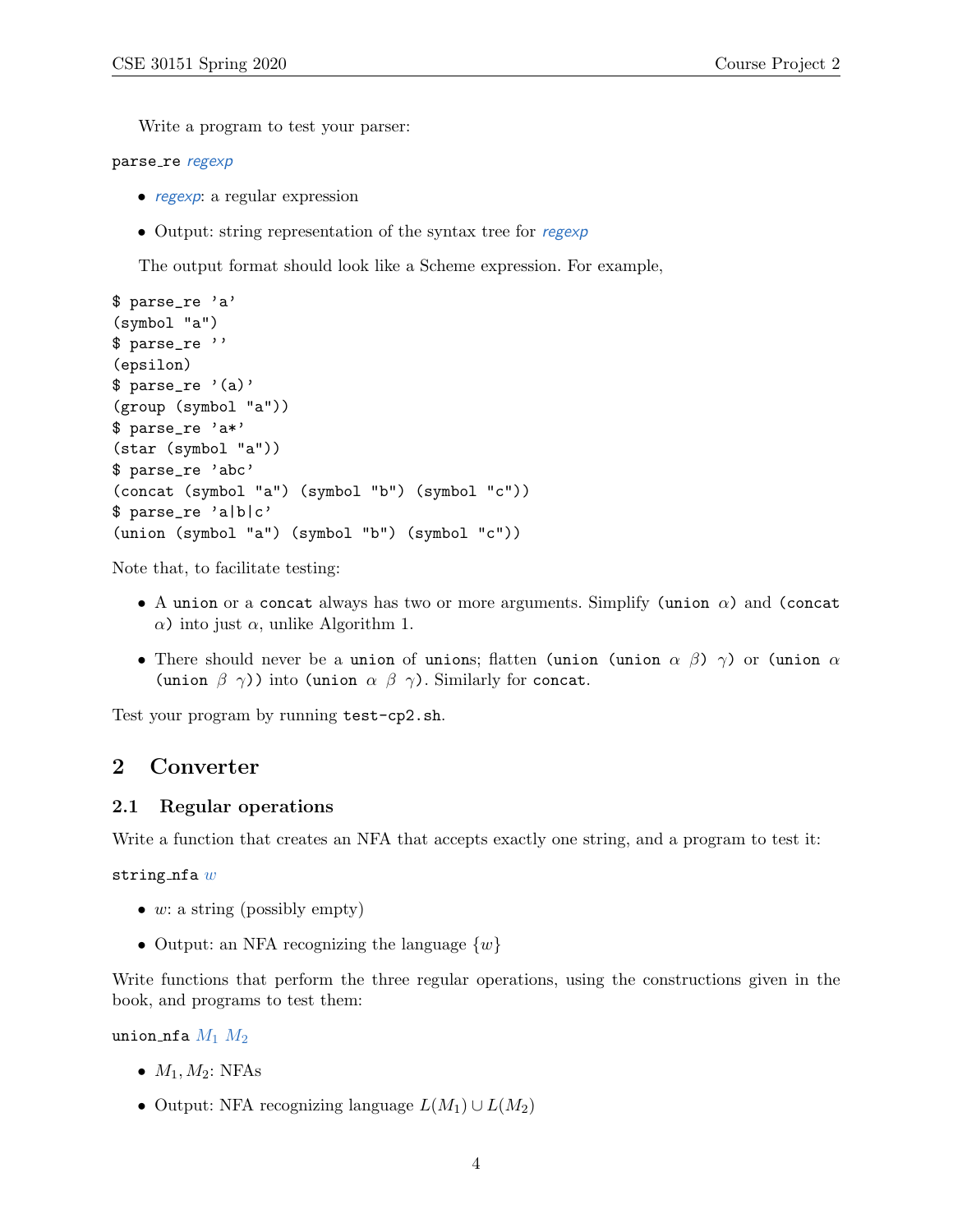concat\_nfa  $M_1$   $M_2$ 

- $\bullet$   $M_1, M_2$ : NFAs
- Output: NFA recognizing language  $L(M_1) \circ L(M_2)$

#### star\_nfa $M$

- $\bullet$  *M*: an NFA
- Output: NFA recognizing language  $L(M)^*$

Test all of these programs by running test-cp2.sh.

### 2.2 Building the NFA

Write a function that converts (the syntax tree of) a regular expression to an NFA, by walking the tree bottom-up and using the operations implemented in Section 2.1. Then combine your regular expression parser with this function into a test program:

#### re to nfa regexp

- regexp: Regular expression
- Output: NFA  $M$  equivalent to regexp

Test your program using test-cp2.sh.

## 3 Putting it together

Finally, combine your regular expression converter with your NFA simulator from CP1 to write a grep replacement, called agrep (for "automaton-based grep"):

agrep regexp

- regexp: regular expression
- Input: strings (one per line)
- Output: the input strings that match regexp

Note that unlike grep, the regular expression should match the entire line, not just part of the line. Test your program by running tests/test-cp2.sh.

The test script also tests the time complexity of agrep. This test is the same as in CP1, but now we can say a bit more about it. For various values of  $n$ , it creates the regular expression (a)(|a)<sup>n</sup>a<sup>2n</sup> and tries to match it against the string  $a^{2n}$ , using our agrep and yours. For fun, we've provided a Perl implementation, called agrep.pl, which you can try for comparison. (I ran out of patience and killed it.)